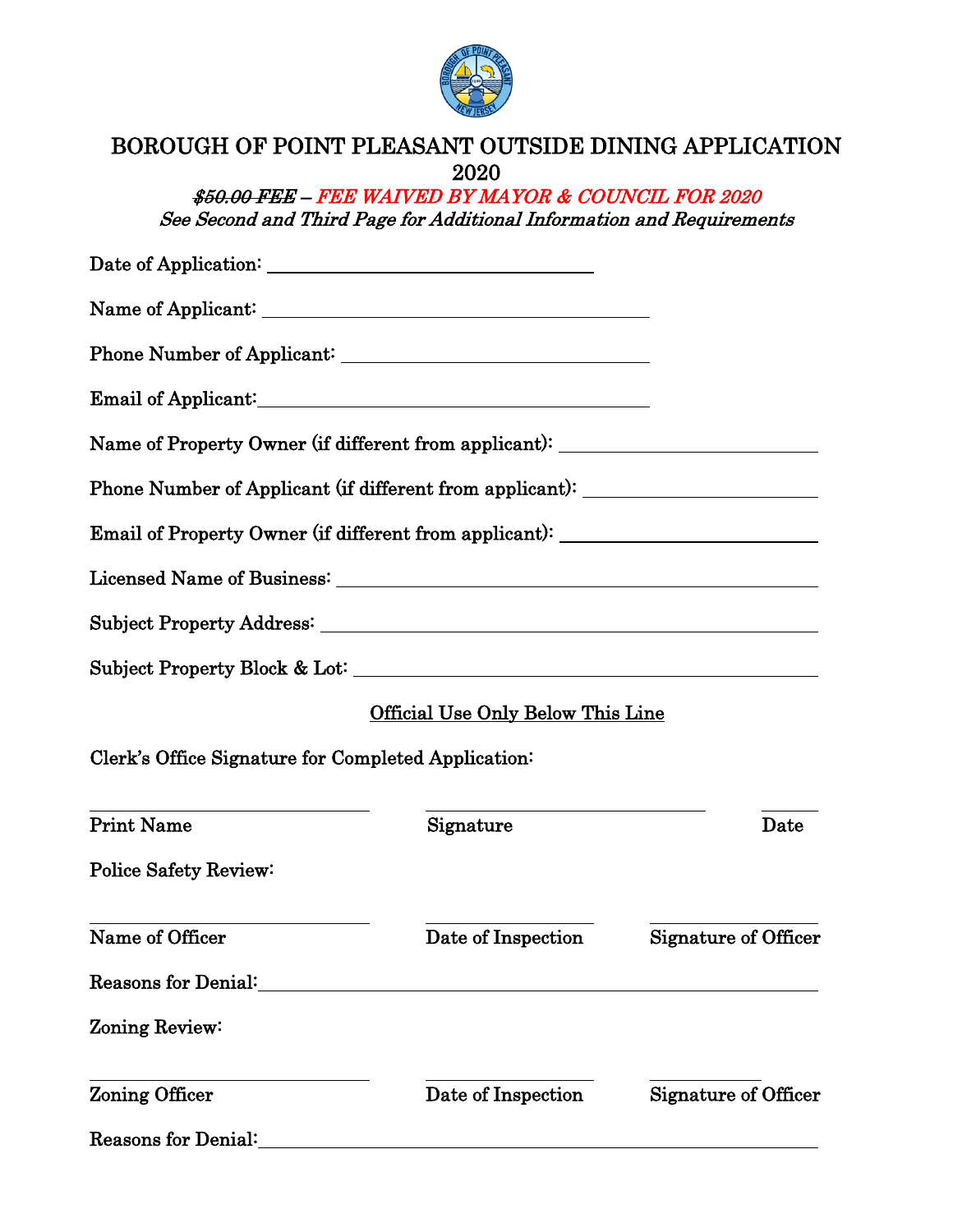## BOROUGH OF POINT PLEASANT OUTSIDE DINING APPLICATION RULES FOR 2020



**OUTDOOR DINING AREA:** A designated area on the premises of a retail food establishment or restaurant, but outside the principal building, and where patrons may sit at tables while consuming food and beverages. (The establishment must already provide indoor dining via an approved site plan from the Planning or Zoning Board).

Outdoor Dining Area, requires a permit:

Completed application will be submitted to the Clerk's Office to begin the process of review or emailed t[o ajones@ptboro.com.](mailto:ajones@ptboro.com)

- A. Before you apply for your NJ ABC Expansion Permit online, a site plan drawn to scale must be provided with the completed application along with the insurance information and all other requirements as described below to the Clerk's Office. If you are already approved for an existing outside dining area, this is not necessary, just renewing the existing permit is sufficient. Any existing plans cannot be altered without a new approval as set forth below and will only be temporary. In said plans, detailed descriptions and locations of all physical barriers from customers and roadways must be included. The barriers must be substantial like temporary barricades, large potted plants etc. These safety measures are subject to Police approval.
- B. Once this has been approved, you can then apply online for your State of New Jersey ABC Expansion Permit through the ABC POSSE Online Licensing System. The Chief of Police will then sign off on this form and the ABC Expansion Permit. Once all information is satisfactory, the Borough Clerk will be the final signature.
- C. The local permit fee for 2020 will be waived. The State of NJ is still enforcing the ABC online licensing fee.
- D. In the complete application, included must be an appropriate certificate of insurance thereby holding the Borough harmless, as the loss insured, for any damages sustained. The minimum insurance must be \$500,000.00 per occurrence.
- E. The amount of outside seating is relaxed as is the intent to make up for the loss of inside seating due to COVID-19 restrictions. The Borough reserves the right to limit the amount of outside seating due to safety concerns. The applicant must supply the current licensed occupancy number. The number of outside seating cannot increase past already approved occupancy limits.
- F. Applications can be picked up in the Clerk's Office or obtained online at [www.ptboro.com.](http://www.ptboro.com/)
- G. Outdoor dining located on public sidewalks or public right-of-ways are prohibited.
- H. The outdoor dining area shall be operated and maintained in accordance with the outdoor seating plan as finally approved, and by the same person who operates and maintain the abutting retail food establishment.